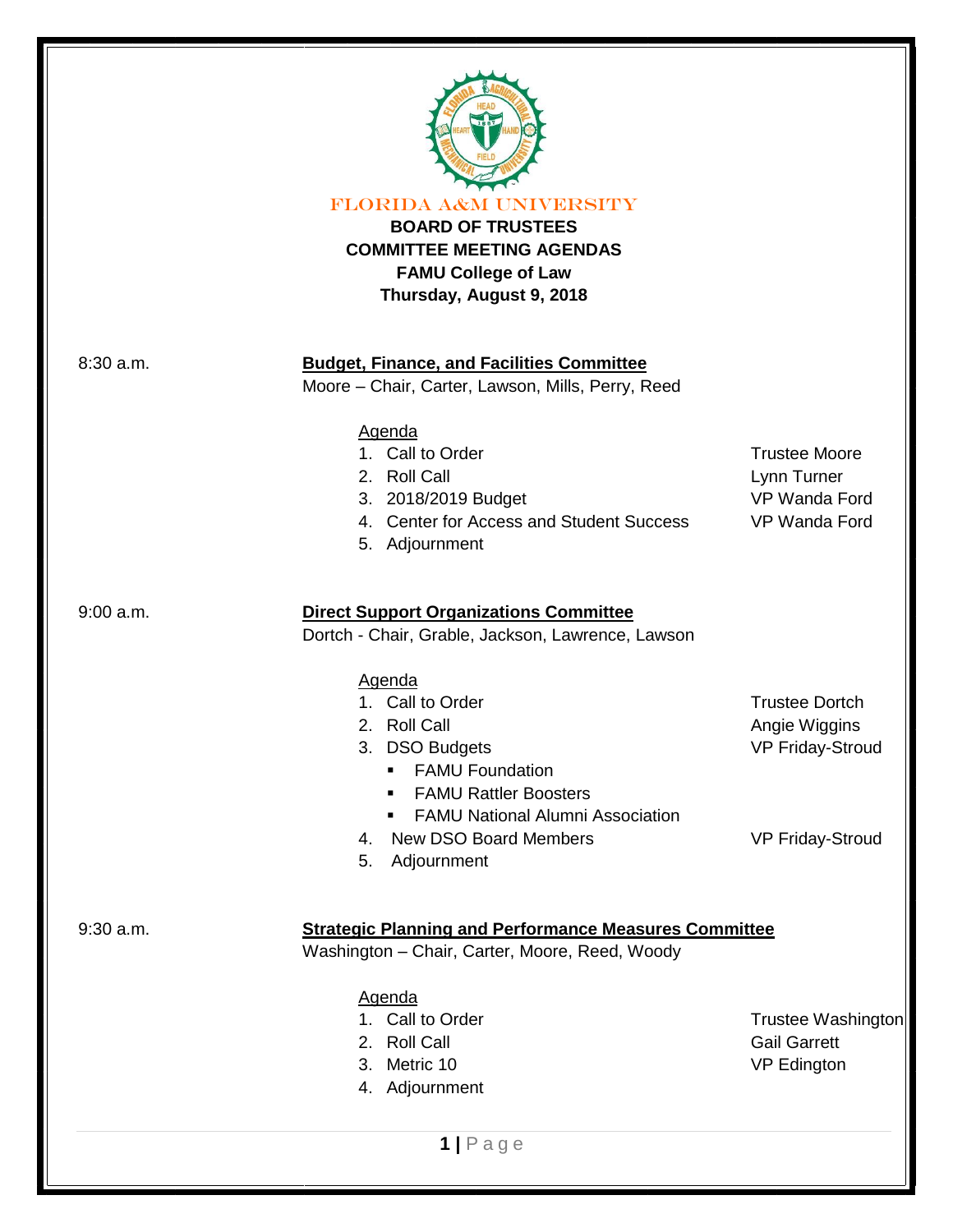| 10:00 a.m.   | <b>Academic and Student Affairs Committee</b><br>Carter – Chair, Dortch, Grable, Jackson, Lawrence, Washington,<br>Woody                       |                                                                                           |
|--------------|------------------------------------------------------------------------------------------------------------------------------------------------|-------------------------------------------------------------------------------------------|
|              | Agenda<br>1. Call to Order<br>2. Roll Call<br>3. 2018/2019 and 2019/2020<br><b>Academic Calendars</b><br>4. Adjournment                        | <b>Trustee Carter</b><br>Valeria Singleton<br>Provost Wright                              |
| $10:15$ a.m. | <b>Governance Committee</b><br>Mills - Chair, Moore, Perry, Washington                                                                         |                                                                                           |
|              | <b>Agenda</b><br>1. Call to Order<br>2. Roll Call<br>3. 2018/2019 Presidential Goals<br>4. 2017/2018 Presidential Evaluation<br>5. Adjournment | <b>Trustee Mills</b><br>Linda Barge-Miles<br><b>Trustee Mills</b><br><b>Trustee Mills</b> |

*NOTE: Each meeting will begin upon the adjournment of the previous meeting.*